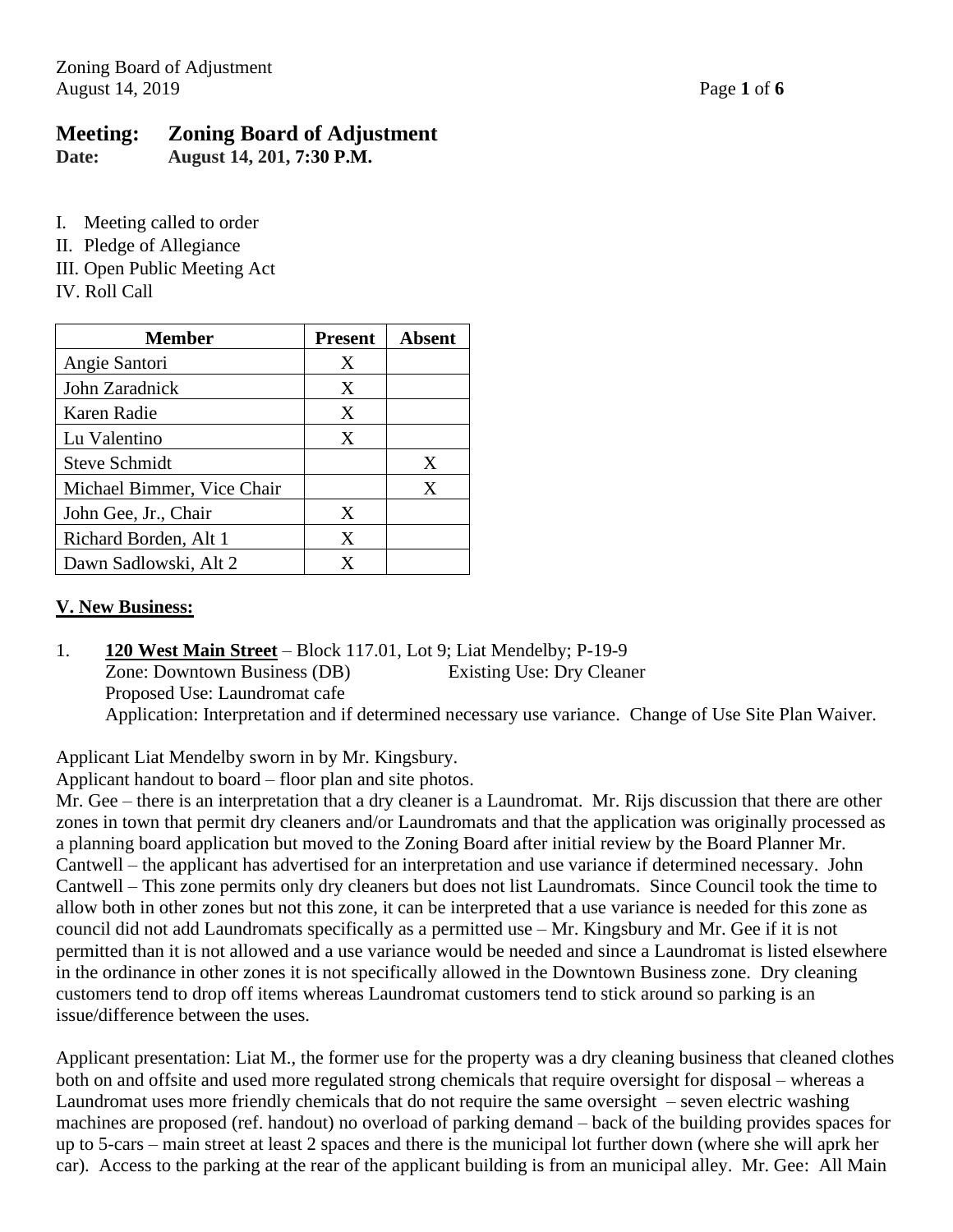Street businesses have access to use Main Street parking and the municipal lot – if you were to count and propose to use the parking behind your building it may need to be improved which would be a cost (lighting etc.), but you may want to not designate that area for parking as you are entitled to use Main Street and the municipal lot.

Board discussion: Mr. Zaradnick discusses the existing coin operated Laundromat on Main Street – has been there 10-15 years. Did that Laundromat get a variance? Ms. Radie: May be at the time there was a different master plan or zoning ordinance. Mr Gee: Kevin are you aware of changes to ordinance with regard to Laundromats on Main St? Kevin: No not specifically to Laundromats but since my time working with Maple Shade I am aware that on at least 2 occasions the Downtown Business zone regulations have been freshened up. Mr Zaradnick: We just don't know if that other Laundromat needed a variance – if they didn't then this application should not needed one either – Mr. Gee – but we don't know that for sure. Mr Borden: Liat you provided testimony that the prior use onsite was a dry cleaner. Liat: Yes. Mr. Gee: Even if the prior owner did some Laundromat business there without a permit that doesn't mean it can continue – you can continue dry cleaning but not Laundromat. Liat: They did do cleaning onsite, those chemicals were in use onsite and that a Laundromat is a better use. Mr Gee: But if we were looking at your application in terms of chemicals that may be applicable – but we are looking at the difference between the old use and proposed use – but the question has to do more with parking than anything else. Parking is available on street and off site. Mr Cantwell: Prior to voting numbers and special reasons and positive and negative criteria – 7 members present. Mr.Kingsbury: You don't need 5 votes for the interpretation – just the majority vote. Mr. Gee: But if the interpretation says that a use variance is needed then 5 of 7 votes will be needed to approve a use variance. Mr. Kingsbury: That is correct. Mr. Zaradnick: I don't believe the Laundromat that is existing on Main Street right now is a Laundromat cafe Mr.Gee: It is not. Mr Zaradnick: Are we saying interpreting Laundromat or Laundromat cafe? Mr. Gee: Laundromat. Mr Gee: And if we get past that, then we will have Mr. Cantwell present his review his letter regarding the Laundromat cafe. Mr. Gee: Anymore questions from the board if not then I will be looking for a motion. Mrs. Radie: Motion that a use variance is needed. Mr. Gee: This is a majority vote.

| <b>Member</b>         | <b>Motion</b> | <b>Second</b> | <b>YES</b> | NO | <b>Absent</b> |
|-----------------------|---------------|---------------|------------|----|---------------|
| Santori               |               |               | X          |    |               |
| Zaradnick             |               |               |            | X  |               |
| Radie                 | X             |               | X          |    |               |
| Valentino             |               | X             | X          |    |               |
| Schmidt               |               |               |            |    | X             |
| Bimmer, Vice Chair    |               |               |            |    | X             |
| Chairman Gee          |               |               | X          |    |               |
| Richard Borden, Alt 1 |               |               |            | X  |               |
| Dawn Sadlowski, Alt 2 |               |               |            | Χ  |               |

Vote on interpretation that a Laundromat cafe needs a use variance.

Move to use variance presentation by applicant. Applicant advertised for a use variance.

Use variance presentation by applicant Liat: Floor plan presented by the applicant. The top is main entrance – around either side as you walk in is the lounge – the very back wall are the washing machines – the left wall are the dryers, there are 3 smaller ones that are double stacked and one big one (7 total). There are 6 regular washers and 1 big one as everyone likes to wash their comforters in the big one (7 total).

Mr. Gee: Would you like to tell us about the cafe? Liat: We will have cappuccino, lattés, coffee – coffee area will be separated with a wall to reduced noise from washers. All electric machines – the County health department Susan wanted the sink that is shown – if you look at the prep room Susan from the County Health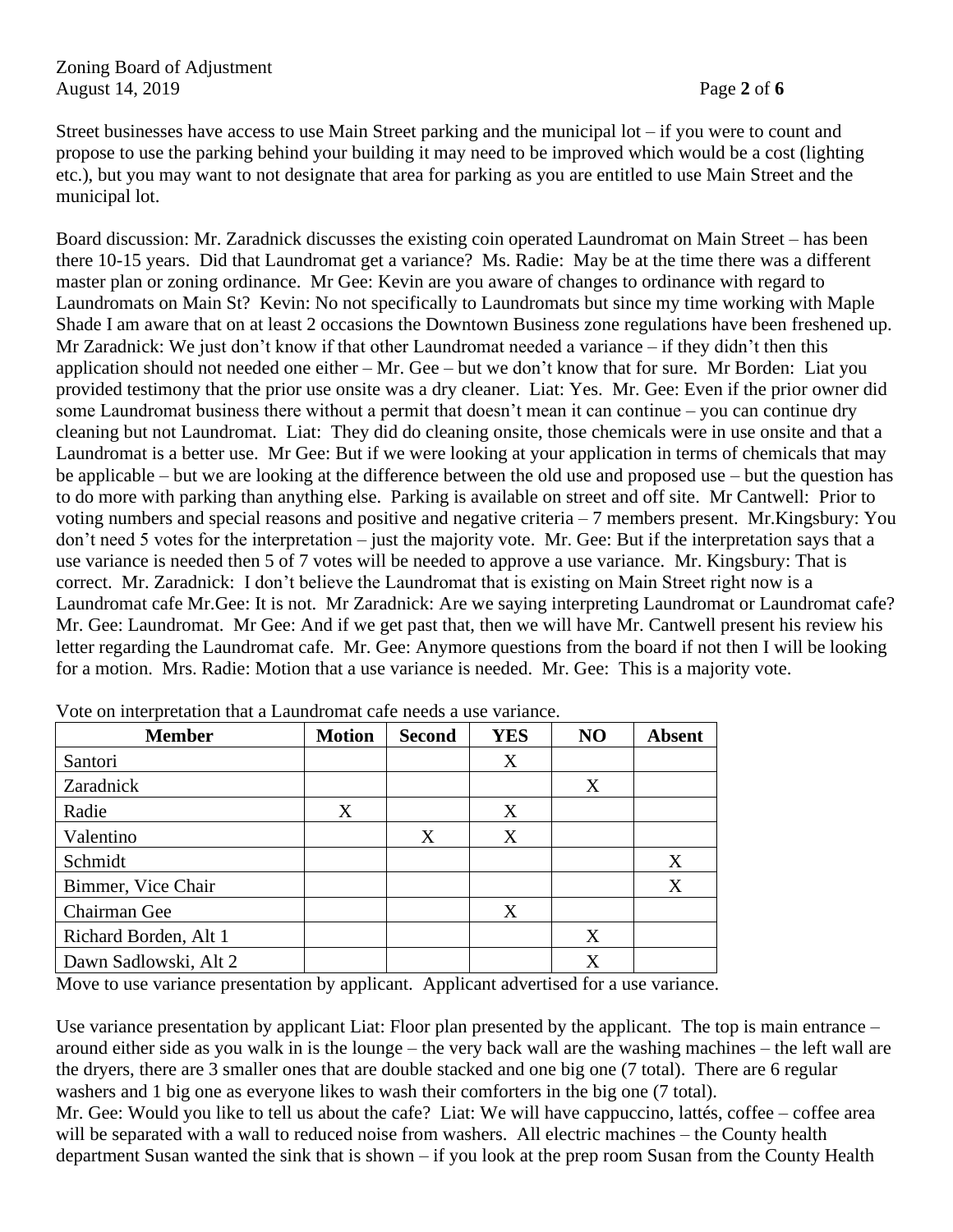Department wanted the 3 x compartment sink. In the coffee section a fridge is shown for brought in cakes and muffins sold by the slice or unit. There will be no cooking onsite. There will be no food prep onsite everything will be bought in – the only thing made onsite will be the coffee.

Chairman Gee: Prior to going to Johns review letter doe the board have any questions? Board Member: Will you sell coffee to the public if they are not using the machines? Yes – but I expect that if they buy coffee they will not stick around. Mr. Gee: They might if the seats are comfy. Board Member: So it really is like two businesses a cafe and a Laundromat. Board Member: Will you have wifi. Liat: Yes. Board Member: Then they will be staying. Liat: hen they better be buying, I do expect to have 3-5 customers at one time. I only expect customers to be onsite for 2 hours – 1hr for wash and 1hr for dry. Mr. Gee: Do you think there is enough business in the area to support 2 Laundromats? Liat: Yes, there are lots of apartments in Maple Shade and that is one of the reasons I chose this town – I will be targeting them. Mr Gee: What are your hours of operation? Liat: 8AM-8PM. Board Member: 7 days a week? Liat: Yes. Mr Gee: Any questions from the Board? Mr Kingsbury: coin or card operated? Liat: Coin. Brief discussion on coin versus card machines. Mr. Zaradnick: Is just one restroom proposed and is that enough and will it be ADA compliant? Mr. Cantwell: I don't think there are any restrictions for bathroom in this the code – the construction code official will have to determine. The code official will have to make the decision. Ms Radie: Trash management, how will it be handled? Liat: i will remove the trash off premises. Ms Radie: There is a 2<sup>nd</sup> level apartment correct? Liat: Yes that is correct. Ms Valentino: Will you be on the premises 12hrs a day or will there be an employee onsite? Liat: No employee – just me. Mr. Gee: Kevin, when I am walking along Main Street on trash collection days – many of the businesses are placing overflowing containers out on Main Street for collection - is there any restriction from a business using our pickup from our trash pickup? Kevin: Commercial entities should be having their own haulers picking up their own trash. Ms Radie: One of the businesses has what appears to be a dumpster in the back. General board discussion. Liat: 7 and 7 washers and dryers. Board: You may need more dryers. Ms Radie: Orth has its own dumpster. Kevin: The restaurant has its own dumpsters and recycling.

Mr. Kingsbury: How many employees does the coffee shop have? Liat: Just me, one.

Chairman Gee: Mr. Cantwell: Review letter July 30, 2019.

Mr. Cantwell: Use variance 2 prong proofs  $-1<sup>st</sup>$  prong special reason positive criteria testimony needed. How will this carry out the purpose of zoning and improve the community. Is it proving more services, is it providing benefits for diversity retail services if not the other testimony would be for a hardship. Liat: The new business does provide new retail diversity to the township and in NJ there is no Laundromat cafes, the Laundromats that I have visited in the area aren't as nice as I am providing and do not provide as many comfortable amenities, I am providing a unique coffee and muffin experience to residents of the many apartments. John Cantwell: The negative proofs needed to be addressed – I expect the may issue will be parking that will need to be addressed. Liat: The lady who lives upstairs parks in the driveway between the art building and her building. Mr. Gee and Mr Cantwell: general discussion on parking dimensions. 3-4 parking spaces available onsite. The parking that may be provided behind the building is not being used to accommodate onsite parking as it may need to be improved. There is parking on Main St. and in the municipal lot the if the board finds adequate that should be sufficient. Mr. Cantwell: The applicant should be aware that the Barrons building is coming in across the street at some point. Mr. Cantwell: Positive is strait forward the negative is up to the board. Mr. Cantwell: Review letter July 30, 2019. The floor plan has been provided and done quite well - restatement of hours and customer numbers; and highlighting available area parking. The ordinance requires one off-street parking space for each machine. 7 people is the max Mr.Cantwell can see onsite at one time – 7 parking spaces may be needed or a variance if the board is not satisfied that offsite parking is adequately available. Will there be deliveries to the site? Liat: No. A small truck may do occasional deliveries. Ms. Radie: Question on building access. Liat: There is access for the apartment from Main St. as is the access to the Laundromat cafe. Mr. Cantwell: All food is being brought in and not made onsite so we don't need to worry about grease traps. I have no idea how much water use will be – you should contact water and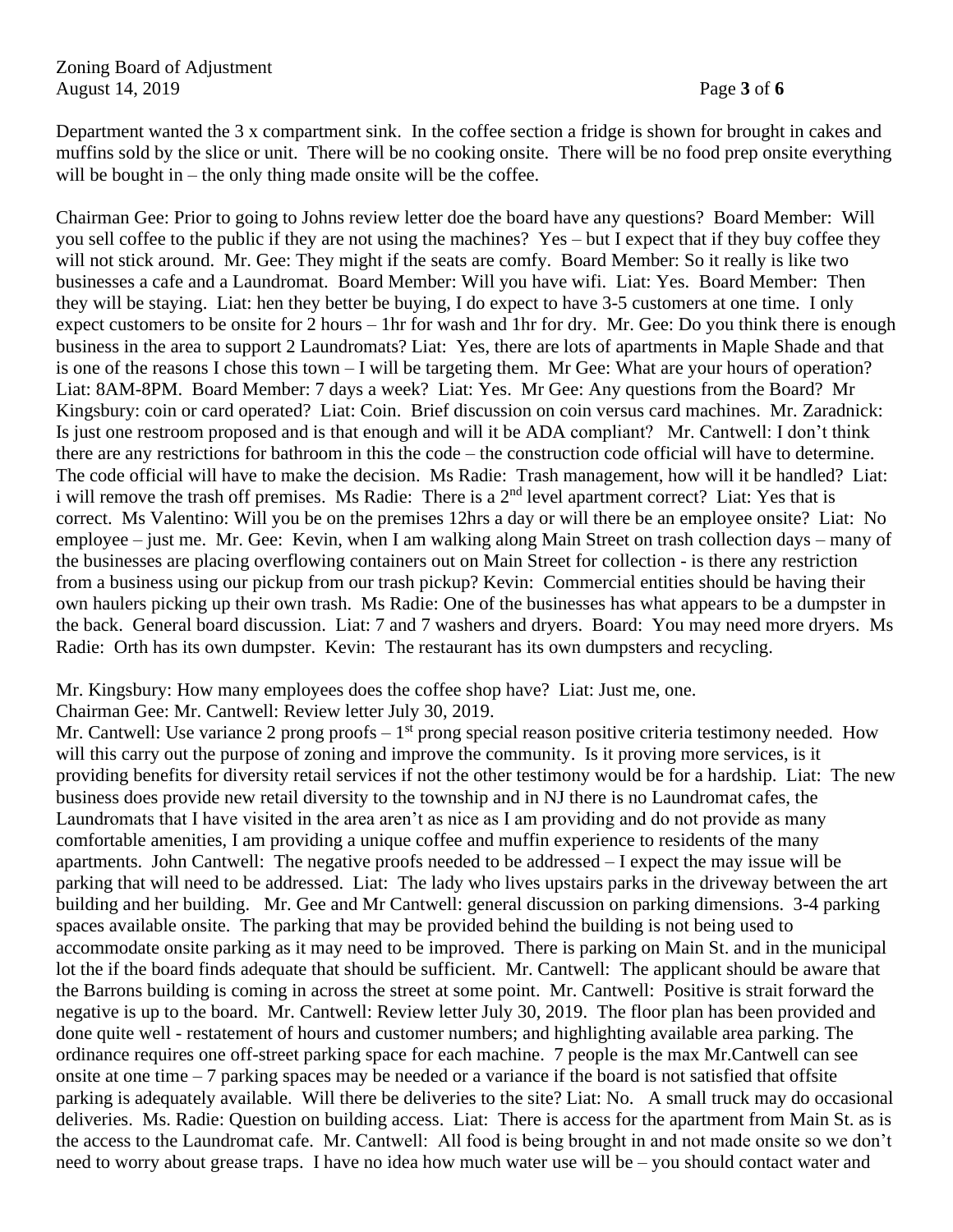sewer department. Liat: I have spoken to James Reilly and he said no additional connection fees and that it is not going to be a burden. I got the ok from him. Mr Cantwell: Waste should be removed. Is signage proposed? Liat: We will replace the old sign and there will be no other improvements to the exterior. Mr. Cantwell: Will the back of the site be cleaned up? Liat: The rear has already been cleaned up – there might be some more tidying needed though. Mr. Cantwell: That's my report board decisions on the negative and on site plan waiver which I don't have an objection to if you decide there is sufficient parking. Mr Gee: Restates. Mr. Kingsbury: When you are voting on the use variance you are voting on the combination of the 2 uses. Mr. Gee: The motion if it were so moved would waive the site plan and the ordinance for parking, if determined by the board no additional onsite parking is needed (as Main Street and municipal lot parking is available). Mr. Cantwell: Recommendation regarding a limit on the number of machines. Mr Gee: Befroe we limit the business before it gets started – let's ask the owner how she sees her future – Liat do you see needing more machines? Liat: I don't. Mr Gee: If the board placed a limit it would be based on the number of machines presenting. Do you want to project for the future that you would grow no more than 20% of what you now are? If a motion is made, it may include waiver of the site plan and that parking can be met offsite, and up to 20% growth.

Open to the public for comments. No Comments. Public comments closed.

|  | Vote to approve use variance. |
|--|-------------------------------|

| <b>Member</b>         | <b>Motion</b> | <b>Second</b> | <b>YES</b> | N <sub>O</sub> | <b>Absent</b> |
|-----------------------|---------------|---------------|------------|----------------|---------------|
| Santori               |               |               | X          |                |               |
| Zaradnick             |               |               | X          |                |               |
| Radie                 |               |               |            | X              |               |
| Valentino             |               |               | X          |                |               |
| Schmidt               |               |               |            |                | X             |
| Bimmer, Vice Chair    |               |               |            |                | X             |
| Chairman Gee          |               |               | X          |                |               |
| Richard Borden, Alt 1 | X             |               | X          |                |               |
| Dawn Sadlowski, Alt 2 |               | X             | X          |                |               |

Chairman Gee, application is approved, there is 45-day right of appeal and you have 6-months to act on the application. Ms. Radie loves the idea of a cafe – but believes a Laundromat would be better suited to a side street.

VI. Minutes

1. July 10, 2019 Motion to Approve: Gee/Zaradnick. All In Favor.

#### Miscellaneous:

- 1. Reports:
	- a. Solicitor:
	- b. Resolutions: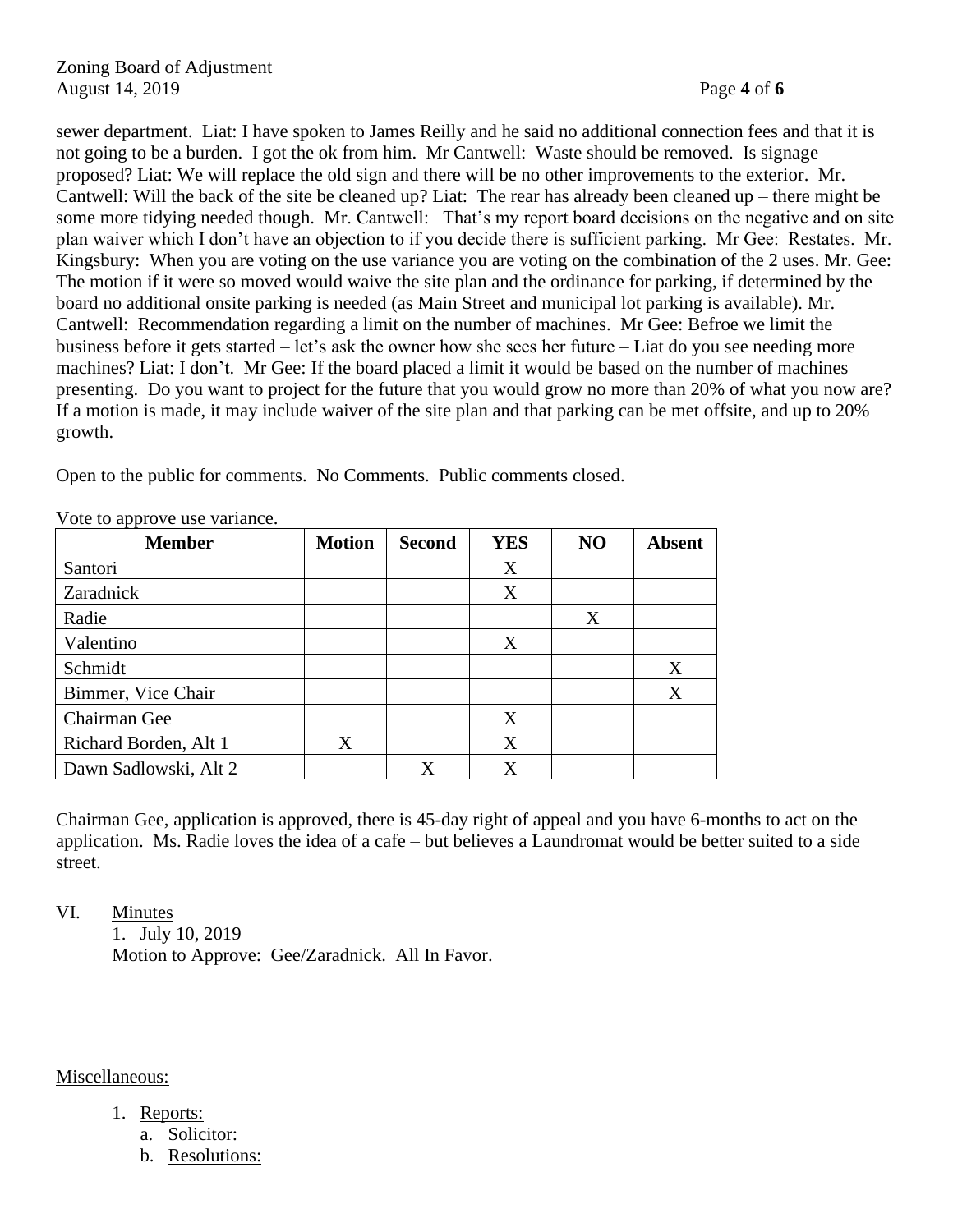| <b>Member</b>         | <b>Motion</b> | <b>Second</b> | <b>YES</b> | NO | <b>Absent</b> |
|-----------------------|---------------|---------------|------------|----|---------------|
| Santori               |               |               | X          |    |               |
| Zaradnick             |               |               |            |    |               |
| Radie                 | X             |               | X          |    |               |
| Valentino             |               | X             | X          |    |               |
| Schmidt               |               |               |            |    | X             |
| Bimmer, Vice Chair    |               |               |            |    | X             |
| Chairman Gee          |               |               | X          |    |               |
| Richard Borden, Alt 1 |               |               | X          |    |               |
| Dawn Sadlowski, Alt 2 |               |               |            |    |               |

### 2019-ZB-13: 325 W. Mill Rd. – Block 137; Lot 2; The Palace Associates LLC, Solar

#### 2019-ZB-14: 128 High St. – Block 4; Lot 5; James Moyer

| <b>Member</b>         | <b>Motion</b> | <b>Second</b> | <b>YES</b> | NO | <b>Absent</b> |
|-----------------------|---------------|---------------|------------|----|---------------|
| Santori               |               |               | X          |    |               |
| Zaradnick             |               | X             | X          |    |               |
| Radie                 |               |               | X          |    |               |
| Valentino             |               |               |            |    |               |
| Schmidt               |               |               |            |    | X             |
| Bimmer, Vice Chair    |               |               |            |    | X             |
| Chairman Gee          |               |               | Χ          |    |               |
| Richard Borden, Alt 1 | X             |               | X          |    |               |
| Dawn Sadlowski, Alt 2 |               |               | X          |    |               |

2019-ZB-15: Fox Meadow Apartments - Block 172; Lots 1, 1.01, 1.02, 1.04; Recreation Improvements Attorney Kingsbury to make revision to require the installation of 2 x basketball courts instead of the option to install. Mr. Kingsbury will pass revision to Kevin.

| <b>Member</b>         | <b>Motion</b> | <b>Second</b> | <b>YES</b> | NO | <b>Absent</b> |
|-----------------------|---------------|---------------|------------|----|---------------|
| Santori               |               | X             | X          |    |               |
| Zaradnick             | X             |               | X          |    |               |
| Radie                 |               |               | X          |    |               |
| Valentino             |               |               |            |    |               |
| Schmidt               |               |               |            |    | X             |
| Bimmer, Vice Chair    |               |               |            |    | X             |
| Chairman Gee          |               |               | X          |    |               |
| Richard Borden, Alt 1 |               |               | X          |    |               |
| Dawn Sadlowski, Alt 2 |               |               | X          |    |               |

Once around: Ms Radie mentions the public at the back of the room are having trouble hearing what the board members are saying during the meeting. Please speak into the microphones. Ms. Dawn – when watching the meetings at home on TV you cannot hear the meeting. Mr. Gee will bring sound volume on TV up to Council, but this is an old problem. Mr. Borden – cameras and sound system need to be addressed.